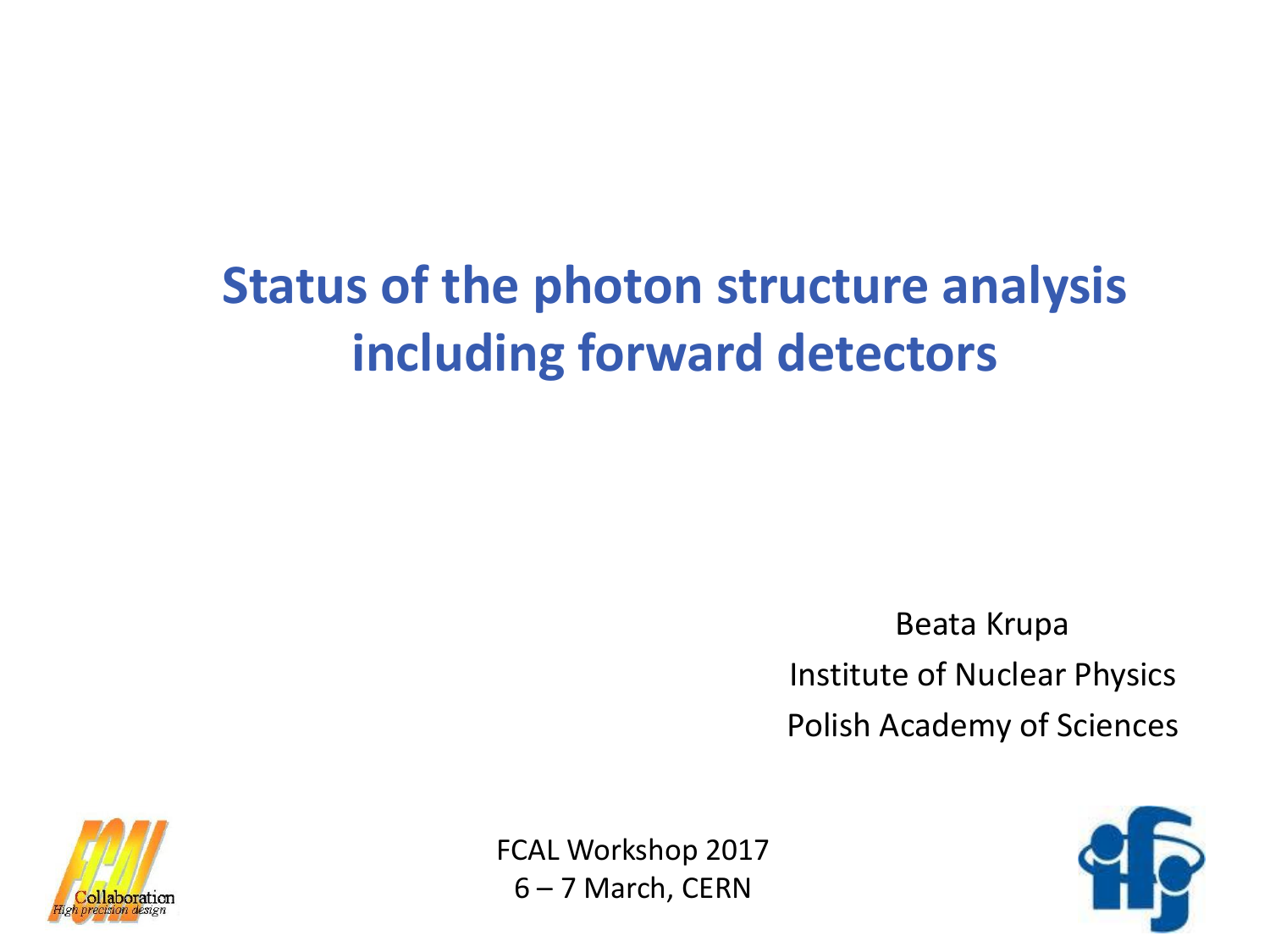## **Expected measurement capabilities**

#### **Estimated numbers of events per 10 months of work**

|             | sqrt(s) [GeV] | <b>Luminosity</b><br>$[10^{34}$ cm <sup>-2</sup> s <sup>-1</sup> ] | $\sigma(e^+e^- \rightarrow e^+e^- \gamma \gamma \rightarrow e^+e^-$ hadrons)<br>[pb] | N(events)            |
|-------------|---------------|--------------------------------------------------------------------|--------------------------------------------------------------------------------------|----------------------|
| <b>ILC</b>  | 500           | 1.8                                                                | 39.36                                                                                | $1.84 \times 10^{6}$ |
|             | 1000          | 3.6                                                                | 33.08                                                                                | $3.68 \times 10^{6}$ |
| <b>CLIC</b> | 1500          | 3.7                                                                | 7.63                                                                                 | 7.32 x $10^6$        |
|             | 3000          | 5.7                                                                | 8.93                                                                                 | $1.46 \times 10^{7}$ |

But taking into account the acceptance of detectors expected numbers of events are smaller, e.g.:

| <b>BeamCal</b>                   | $-7.16 \times 10^{4}$ |                                      |
|----------------------------------|-----------------------|--------------------------------------|
| LumiCal                          |                       | $-2.45 \times 10^{4}$ -for ILC (500) |
| ECAL end-cap $-1.54 \times 10^3$ |                       |                                      |

#### **Expected kinematic ranges**

|                     | <b>ILC (500)</b>   |                           | <b>CLIC (3000)</b> |                           |
|---------------------|--------------------|---------------------------|--------------------|---------------------------|
|                     | $X_{\text{min}}$   | $Q^2$ [GeV <sup>2</sup> ] | $X_{\text{min}}$   | $Q^2$ [GeV <sup>2</sup> ] |
| <b>BeamCal</b>      | $2 \times 10^{-4}$ | $0.1 - 100$               | $1 \times 10^{-3}$ | $250 - 3950$              |
| <b>LumiCal</b>      | $1 \times 10^{-3}$ | $30 - 390$                | $9 \times 10^{-3}$ | $1580 - 39800$            |
| <b>ECAL end-cap</b> | $1 \times 10^{-2}$ | $390 - 25000$             | $1 \times 10^{-2}$ | $25000 - 195000$          |

| ILC                                     | <b>CLIC</b>                             |
|-----------------------------------------|-----------------------------------------|
| LumiCal                                 | LumiCal                                 |
| $31 - 78$ mrad                          | $38 - 110$ mrad                         |
| <b>BeamCal</b><br>$5.8 - 43.5$ mrad     | <b>BeamCal</b><br>$15 - 38$ mrad        |
| <b>ECAL end-cap</b><br>$100 - 700$ mrad | <b>ECAL end-cap</b><br>$135 - 705$ mrad |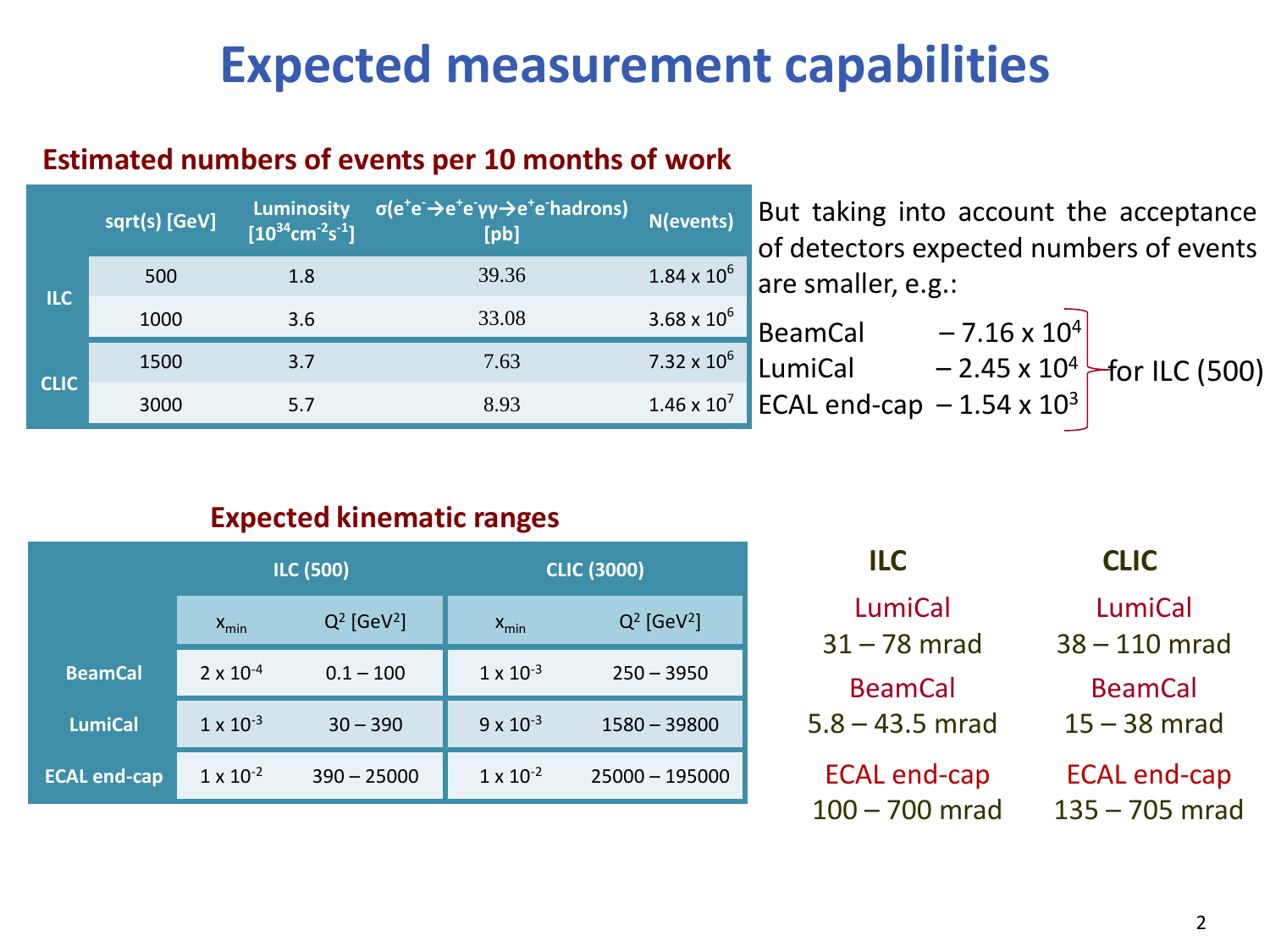QCD photon structure function, BeamCal, ILC(500)



 $\boldsymbol{\mathsf{x}}$ 

### **Photon structure function**

Examples of results for generation and reconstruction level – ILC (500 GeV)

For generation were used various generators

Scattered electrons tagged at the LumiCal and BeamCal

Only statistical uncertainties

X

The correction due to the detector effects is needed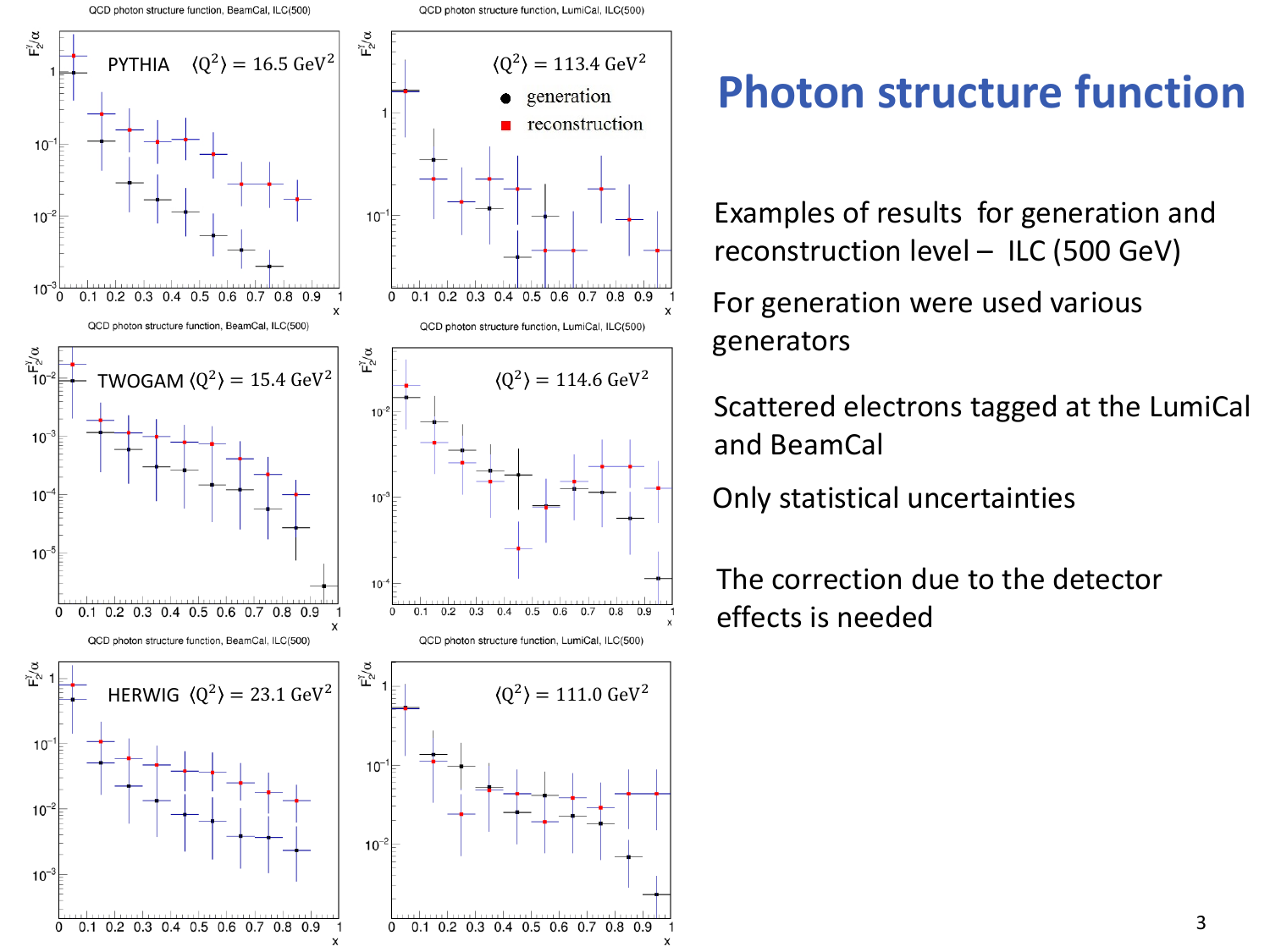

## **Comparison of generation level results**

PYTHIA and HERWIG used for DIS events generation

Scattered electrons tagged at the BeamCal, LumiCal and ECAL endcap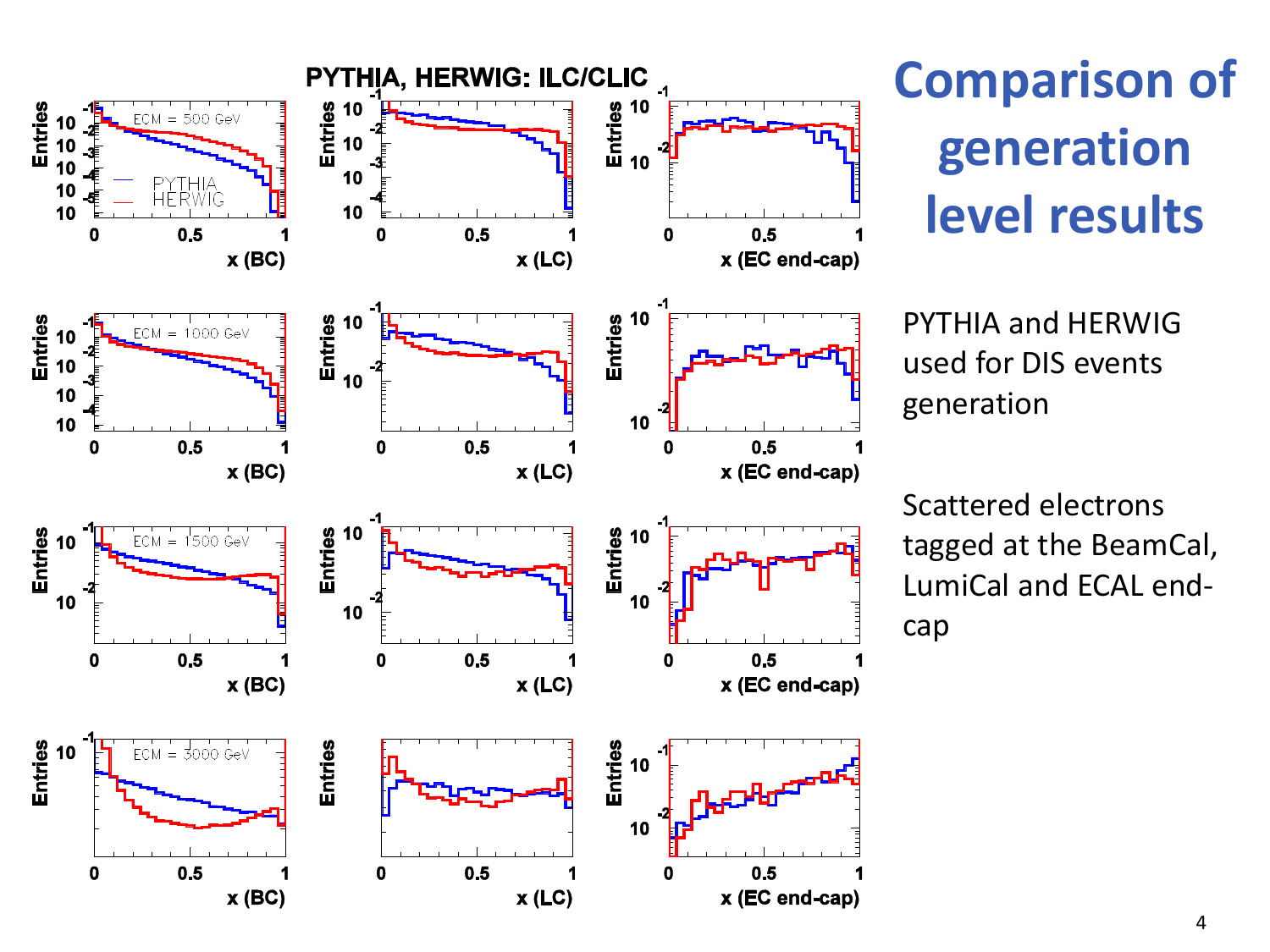## **Distributions of x for various structure functions**



Results obtained using HERWIG

Distributions of x variable are little sensitive to a selected structure function

However all presented further results relate to SAS1D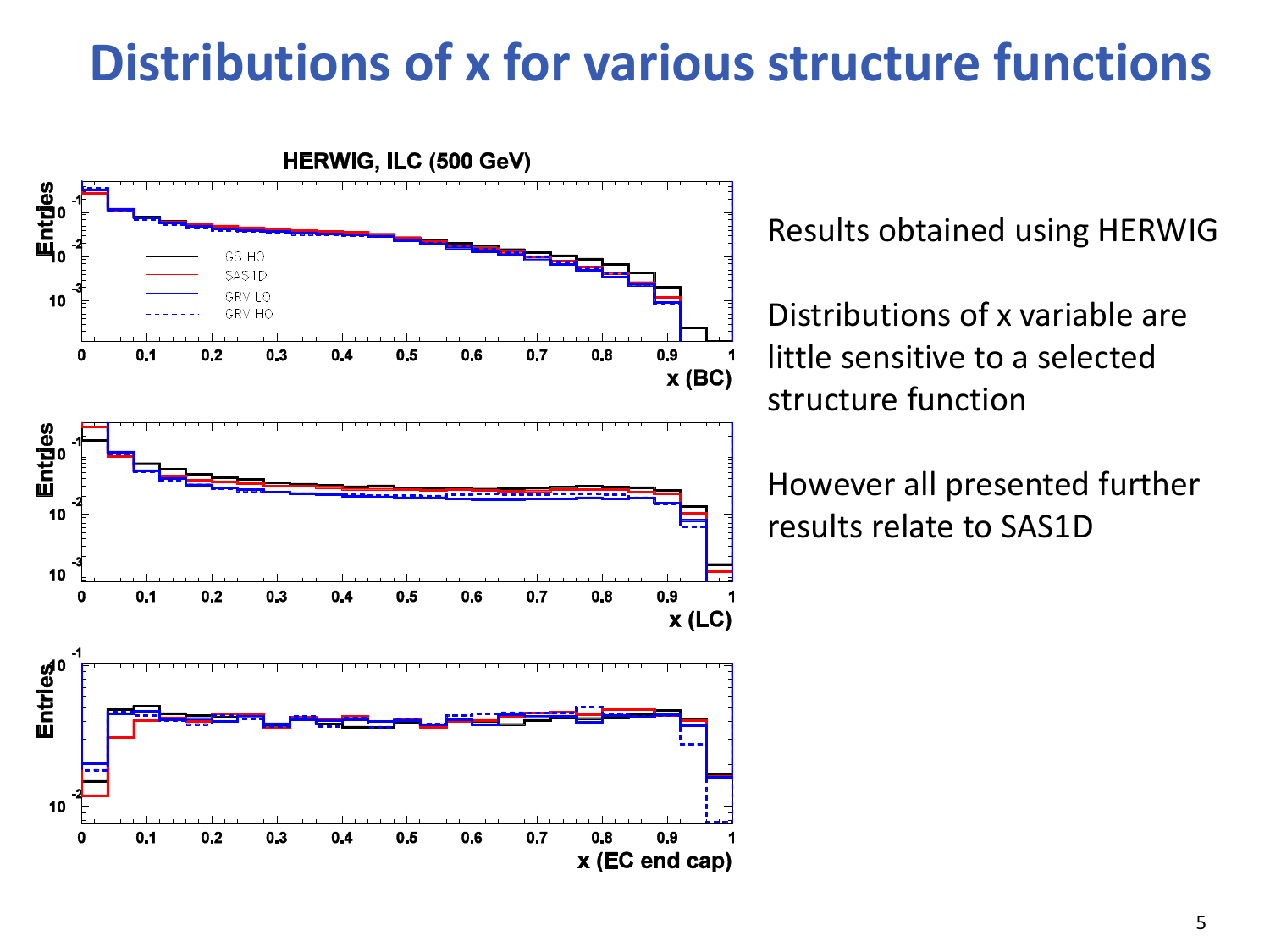### **Correction due to detector effects**

Bin-by-bin correction method is used.

The number of reconstructed events  $\boldsymbol{\mathsf{N}}_i^{\text{DET}}$ in bin  $i$  is corrected obtaining the corrected number of events  $N_i^{COR}$  by multiplying with a correction factor:

$$
N_i^{COR} = N_i^{DET} \cdot C_i
$$
, where  $C_i = \frac{N_i^{GEN}}{N_i^{DET}}$ .

It seems that the most reliable correction we could get for ECAL end-cap. But this requires a large statistics in reconstruction.

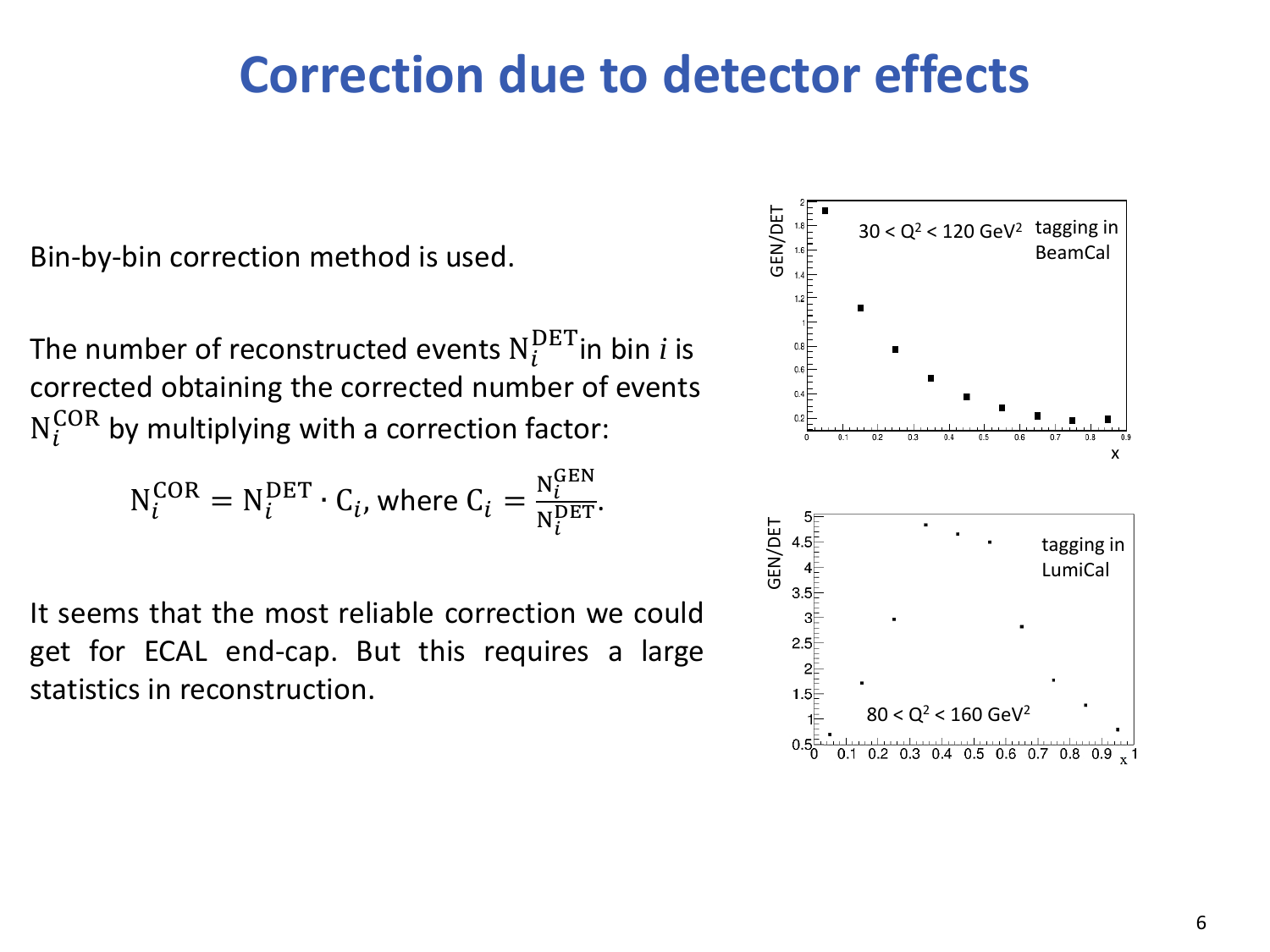## **Correction due to detector effects**